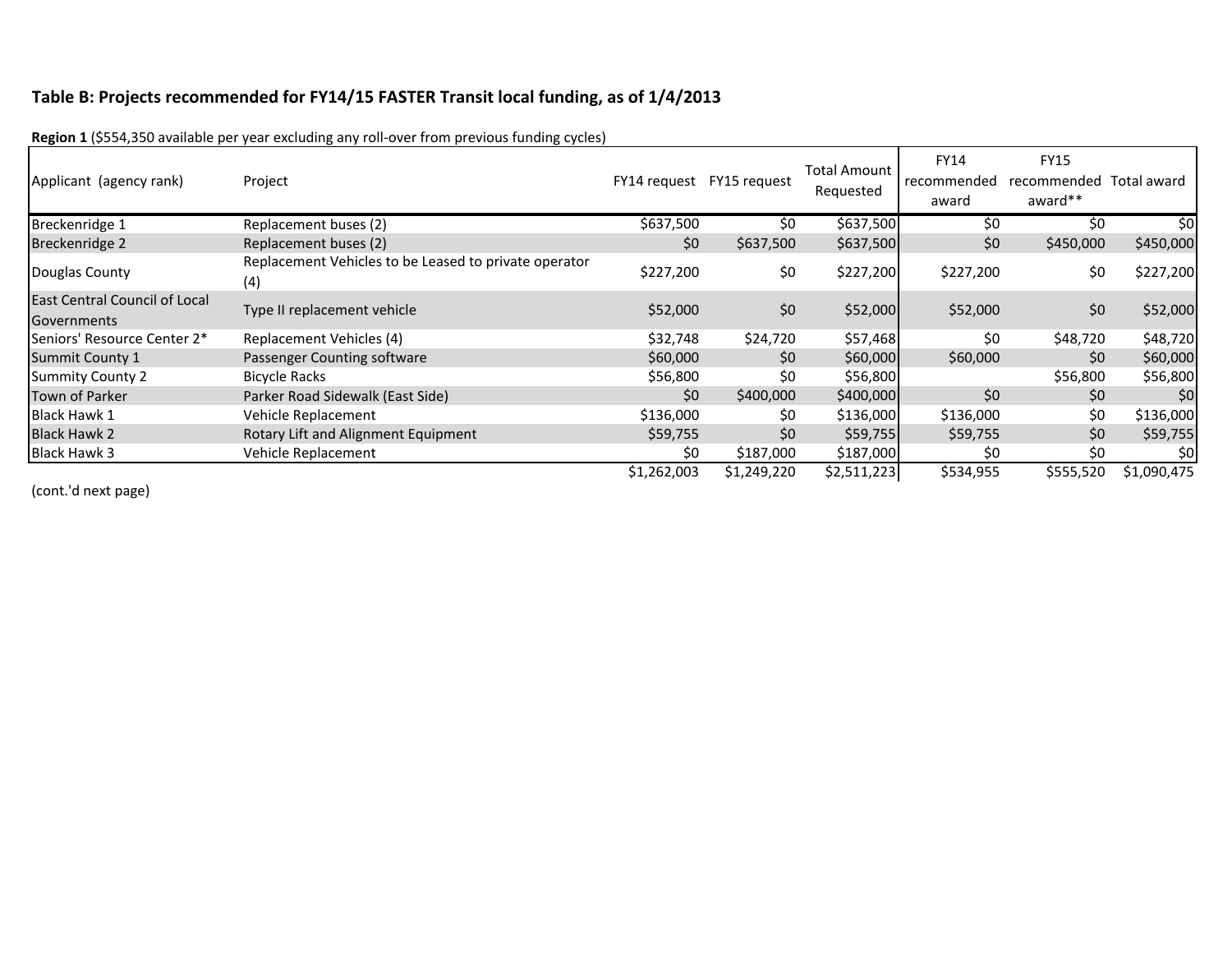| Applicant (agency rank)               | Project                                                                                                         | FY14 request FY15 request |             | <b>Total Amount</b><br>Requested | <b>FY14</b><br>recommended<br>award | <b>FY15</b><br>recommended Total award<br>award** |             |
|---------------------------------------|-----------------------------------------------------------------------------------------------------------------|---------------------------|-------------|----------------------------------|-------------------------------------|---------------------------------------------------|-------------|
| Cripple Creek 1                       | Cripple Creek Transit service - replacement vehicles (2)                                                        | \$176,000                 | \$144,000   | \$320,000                        | \$248,000                           | \$0                                               | \$248,000   |
| Cripple Creek 2                       | Cripple Creek Facilities and equipment needs project                                                            | \$206,413                 | \$158,566   | \$364,979                        | \$364,979                           | \$0                                               | \$364,979   |
| Mountain Metro 1                      | 2040 Long Range Plan & Transit Operations Facility<br>Capacity Study                                            | \$112,000                 | \$0         | \$112,000                        | \$112,000                           | \$0                                               | \$112,000   |
| Mountain Metro 10                     | <b>Ticket Vending Machines (TVMs)</b>                                                                           | \$80,000                  | \$0         | \$80,000                         | \$80,000                            | \$0                                               | \$80,000    |
| Mountain Metro 11                     | Park n Ride Lot Expansion & Improvements at I-25 and<br><b>Tejon Street Study</b>                               | \$40,000                  | \$0         | \$40,000                         | \$40,000                            | \$0                                               | \$40,000    |
| <b>Mountain Metro 12</b>              | <b>Transit Campus Energy Conservation</b>                                                                       | \$128,000                 | \$0         | \$128,000                        | \$0                                 | \$0                                               | \$0         |
| <b>Mountain Metro 3</b>               | <b>Ticket Vending Machines (TVMs)</b>                                                                           | \$0                       | \$80,000    | \$80,000                         | \$80,000                            | \$0                                               | \$80,000    |
| <b>Mountain Metro 4</b>               | Fixed Routed Vehicle Replacment (4)                                                                             | \$0                       | \$1,216,000 | \$1,216,000                      | \$0                                 | \$1,216,000                                       | \$1,216,000 |
| <b>Mountain Metro 5</b>               | Metro Mobility Service Vehicle Replacement (1)                                                                  | \$28,000                  | \$0         | \$28,000                         | \$28,000                            | \$0                                               | \$28,000    |
| Mountain Metro 6                      | <b>ITS Computer Hardware Replacements</b>                                                                       | \$80,000                  | \$0         | \$80,000                         | \$80,000                            | \$0                                               | \$80,000    |
| <b>Mountain Metro 7</b>               | Bus Stop Shelter Replacements and Repair                                                                        | \$180,000                 | \$0         | \$180,000                        | \$180,000                           | \$0                                               | \$180,000   |
| <b>Mountain Metro 8</b>               | ITS - Trapeze Computer Software Upgrade                                                                         | \$120,000                 | \$0         | \$120,000                        | \$120,000                           | \$0                                               | \$120,000   |
| <b>Mountain Metro 9</b>               | Vanpool ITS Ridepro Computer Software Replacement                                                               | \$80,000                  | \$0         | \$80,000                         | \$80,000                            | \$0                                               | \$80,000    |
| <b>Mountain Metro 2</b>               | Title VI Update and ADA rider survey                                                                            | \$28,000                  | \$0         | \$28,000                         | \$0                                 | \$0                                               | \$0         |
| Pikes Peak Partnership -<br>Amblicab* | local match to replace two (2) body on chassis<br>accessible buses and one (1) expansion body on chassis<br>bus | \$34,400                  | \$0         | \$34,400                         | \$34,400                            | \$0                                               | \$34,400    |
| Prowers County*                       | 2 replacement BOC vehicles                                                                                      | \$20,809                  | \$0         | \$20,809                         | \$20,809                            | \$0                                               | \$20,809    |
| <b>SCCOG</b>                          | MV-1 Pilot Project (1 van)                                                                                      | \$67,200                  | \$0         | \$67,200                         | \$67,200                            | \$0                                               | \$67,200    |
| Silver Key 1                          | Replace two (2) non accessible minivans                                                                         | \$65,600                  | \$0         | \$65,600                         | \$65,600                            | \$0                                               | \$65,600    |
| Silver Key 2                          | Replace two (2) accessible buses                                                                                | \$96,000                  | \$0         | \$96,000                         | \$96,000                            | \$0                                               | \$96,000    |
|                                       |                                                                                                                 | \$1,542,422               | \$1,598,566 | \$3,140,988                      | \$1,696,988                         | \$1,216,000                                       | \$2,912,988 |

**Region 2** (\$765,500 available plus \$1,231,448 remaining from previous years)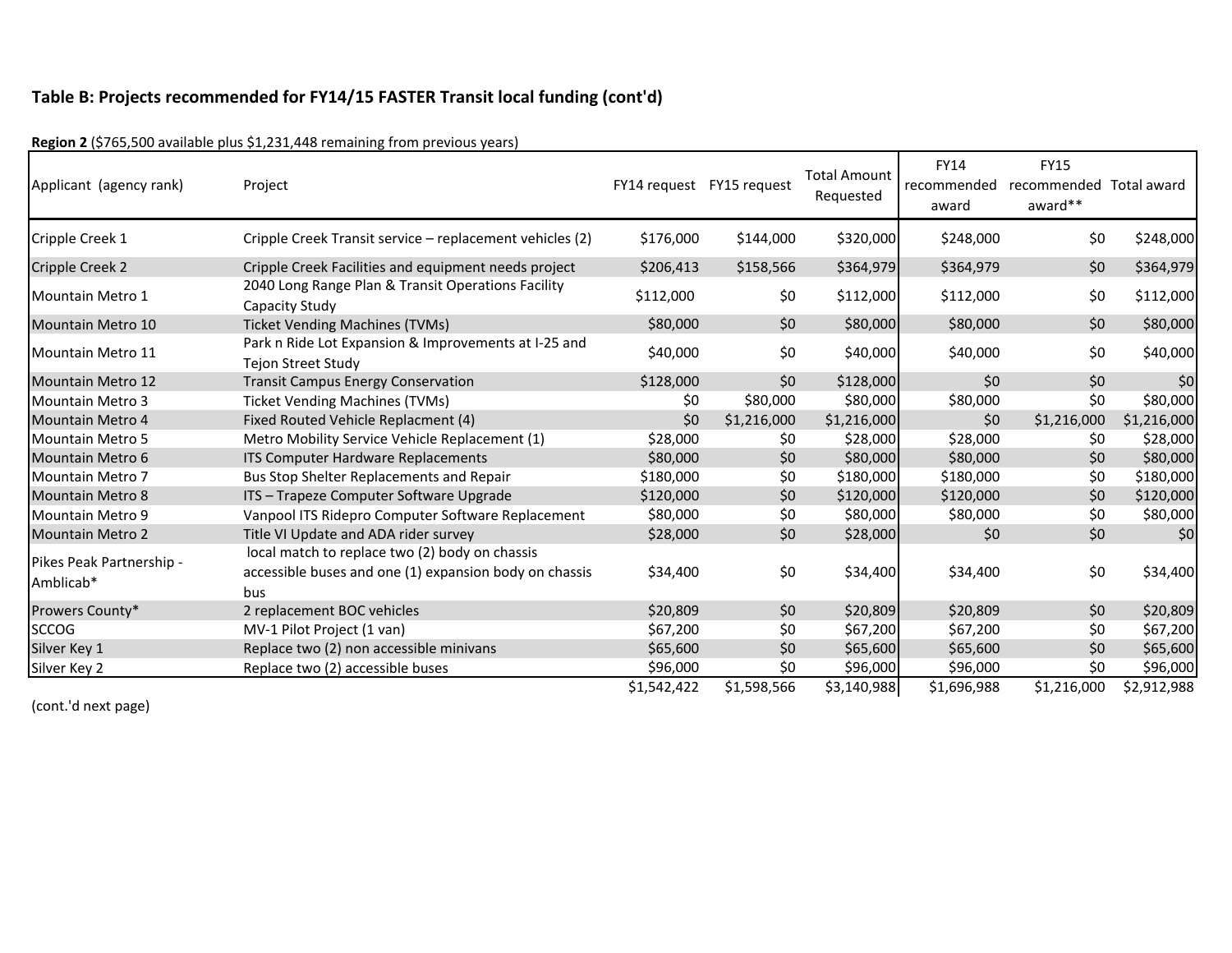| Applicant (agency rank)  | Project                                                                             | FY14 request FY15 request |                 | Total Amount<br>Requested | <b>FY14</b><br>recommended<br>award | <b>FY15</b><br>recommended<br>award** | Total award |
|--------------------------|-------------------------------------------------------------------------------------|---------------------------|-----------------|---------------------------|-------------------------------------|---------------------------------------|-------------|
| Allpoints 1*             | Replacement Buses (7)                                                               | \$27,019                  | \$46,883        | \$73,902                  | \$27,019                            | \$46,883                              | \$73,902    |
| <b>Allpoints 2</b>       | Replace Signs, Posts, Fare Boxes and add Bus Shelters,<br>Benches and Bicycle Racks | \$39,508                  | \$0             | \$39,508                  | \$39,508                            | \$0\$                                 | \$39,508    |
| Aspen 2                  | 3 Replacement Vehicles-Two Shuttles & One Bus                                       | \$105,000                 | \$280,000       | \$385,000                 | \$50,000                            | \$0                                   | \$50,000    |
| <b>Crested Butte 1</b>   | Replacement 38 foot bus #27                                                         | \$128,000                 | \$0             | \$128,000                 | \$128,000                           | \$0                                   | \$128,000   |
| <b>Crested Butte 2</b>   | Replacement 26 foot bus #38                                                         | \$104,000                 | \$0             | \$104,000                 | \$0                                 | \$0                                   | \$0         |
| <b>Crested Butte 3</b>   | Replacement 38 foot bus #28                                                         | \$0                       | \$132,000       | \$132,000                 | \$0                                 | \$132,000                             | \$132,000   |
| <b>Eagle County</b>      | Cutaway Replacement (3)                                                             | \$230,000                 | \$0             | \$230,000                 | \$0                                 | \$50,000                              | \$50,000    |
| <b>Glenwood Springs</b>  | Ancillary Automated Fare Collection-Related Equipment                               | \$32,000                  | \$0             | \$32,000                  | \$20,000                            | \$0                                   | \$20,000    |
| Mesa County 1*           | Grand Valley Transit bus replacement (7)                                            | \$406,801                 | \$521,737       | \$928,538                 | \$188,040                           | \$239,367                             | \$427,407   |
| RFTA <sub>1</sub>        | Vehicle Replacement (4)                                                             | \$240,000                 | 50 <sub>2</sub> | \$240,000                 | \$50,000                            | \$0                                   | \$50,000    |
| RFTA <sub>2</sub>        | Paratransit Software                                                                | \$91,000                  | \$0             | \$91,000                  | \$0                                 | \$0                                   | \$0         |
| Snowmass 1               | 29' Small-Sized Heavy-Duty Buses (3)                                                | \$200,000                 | \$400,000       | \$600,000                 | \$0                                 | \$0                                   | \$0         |
| Snowmass 2               | Light-Duty Medium-Sized Cutaway Vans (4)                                            | \$100,000                 | \$100,000       | \$200,000                 | \$40,000                            | \$40,000                              | \$80,000    |
| <b>Steamboat Springs</b> | GPS System Purchase and Installation                                                | \$65,683                  | \$0             | \$65,683                  | \$65,683                            |                                       | \$65,683    |
| Town of Avon             | Bus Replacements (3)                                                                | \$328,000                 | \$656,000       | \$984,000                 | \$0                                 | \$100,000                             | \$100,000   |
|                          |                                                                                     | \$2,097,011               | \$2,136,620     | \$4,233,631               | \$608,250                           | \$608,250                             | \$1,216,500 |

**Region 3** (\$608,250 available per year excluding any roll-over from previous funding cycles)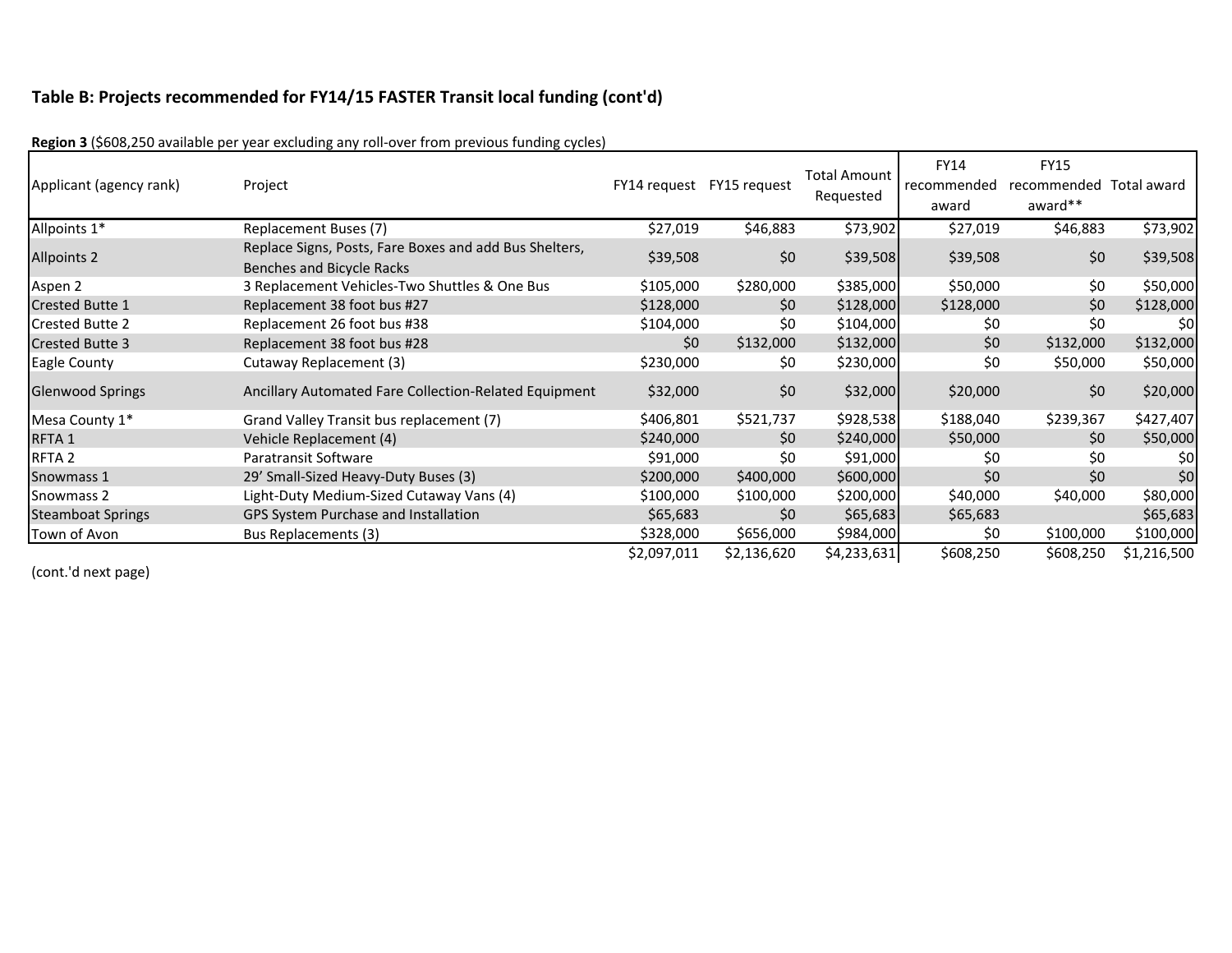| Applicant (agency rank) | Project                                                         | FY14 request FY15 request |           | <b>Total Amount</b><br>Requested | FY14<br>recommended<br>award | <b>FY15</b><br>recommended Total award<br>award** |             |
|-------------------------|-----------------------------------------------------------------|---------------------------|-----------|----------------------------------|------------------------------|---------------------------------------------------|-------------|
| Boulder 2               | <b>Boulder Transit Stop Enhancements</b>                        | \$54,800                  | \$54,800  | \$109,600                        | \$54,800                     | \$54,800                                          | \$109,600   |
| <b>Boulder County</b>   | <b>SH119 Underpass at Airport Road</b>                          | \$490,000                 | \$0       | \$490,000                        | \$490,000                    | \$0                                               | \$490,000   |
| Fort Collins 1*         | Local Match for Replacement Vehicles (3)                        | \$174,624                 | \$0       | \$174,624                        | \$174,624                    | \$0                                               | \$174,624   |
| <b>Fort Collins 2</b>   | Implementation of Network Management System                     | \$0                       | \$120,000 | \$120,000                        | \$0                          | \$120,000                                         | \$120,000   |
| Greeley 1*              | <b>Automated Fare Counting System</b>                           | \$80,000                  | \$0       | \$80,000                         | \$80,000                     | \$0                                               | \$80,000    |
| Greeley 2*              | Paratransit/Demand Response Service Vehicle<br>Replacements (3) | \$33,642                  | \$0       | \$33,642                         | \$33,642                     | \$0                                               | \$33,642    |
| Greeley 3*              | Fixed Route Service Vehicle Replacements (3)                    | \$0                       | \$179,478 | \$179,478                        | \$0                          | \$179,478                                         | \$179,478   |
| Greeley 4*              | Paratransit/Demand Response Vehicle Replacements (4)            | \$0                       | \$47,099  | \$47,099                         | \$0                          | \$47,099                                          | \$47,099    |
|                         |                                                                 | \$833,066                 | \$401,377 | \$1,234,443                      | \$833,066                    | \$401,377                                         | \$1,234,443 |

**Region 4** (\$830,050 available per year excluding any roll-over from previous funding cycles)

#### **Region 5** (\$260,450 available per year excluding any roll-over from previous funding cycles)

| Applicant (agency rank)    | Project                                                                        |           | FY14 request FY15 request | <b>Total Amount</b><br>Requested | FY14<br>recommended<br>award | <b>FY15</b><br>recommended<br>award** | Total award    |
|----------------------------|--------------------------------------------------------------------------------|-----------|---------------------------|----------------------------------|------------------------------|---------------------------------------|----------------|
| Durango 1                  | Trolley vehicle replacement                                                    | \$152,000 | \$0                       | \$152,000                        | 152,000                      | 0                                     | 152,000        |
| Durango 2                  | Type I vehicle replacement                                                     | \$64,000  | \$0                       | \$64,000                         | 0                            | 64,000                                | 64,000         |
| Durango 3                  | Type II vehicle replacements (3)                                               | \$192,000 | \$0                       | \$192,000                        |                              | 0                                     | 01             |
| Durango 4                  | Trolley vehicle replacement (939)                                              | \$0       | \$152,000                 | \$152,000                        | 0                            | $\mathbf{0}$                          | $\overline{0}$ |
| SUCAP 1*                   | Road Runner Transit Fixed Route Bus Replacements (3)                           | \$20,960  | \$11,200                  | \$32,160                         | 20,960                       | 11,200                                | 32,160         |
| <b>SUCAP 2</b>             | Road Runner Transit Bus Barn Design Project                                    | \$25,192  | \$0                       | \$25,192                         | $\Omega$                     | $\Omega$                              | $\overline{0}$ |
| Telluride                  | 14 Passenger Bus Replacement                                                   | \$96,000  | \$0                       | \$96,000                         | 96,000                       | 0                                     | 96,000         |
| Town of Mountain Village 1 | Gondola - Main Drives and Motors End-of-Service-Life<br>Replacement            | \$0       | \$466,000                 | \$466,000                        | $\Omega$                     | 176,741                               | 176,741        |
| Town of Mountain Village 2 | Gondola - High Speed Conveyor End-of-Service-Life<br>Replacement (Phase 2 & 3) | \$115,112 | \$60,701                  | \$175,813                        |                              | 0                                     | 01             |
|                            |                                                                                | \$665,264 | \$689,901                 | \$1,355,165                      | \$268,960                    | \$251,941                             | \$520,901      |